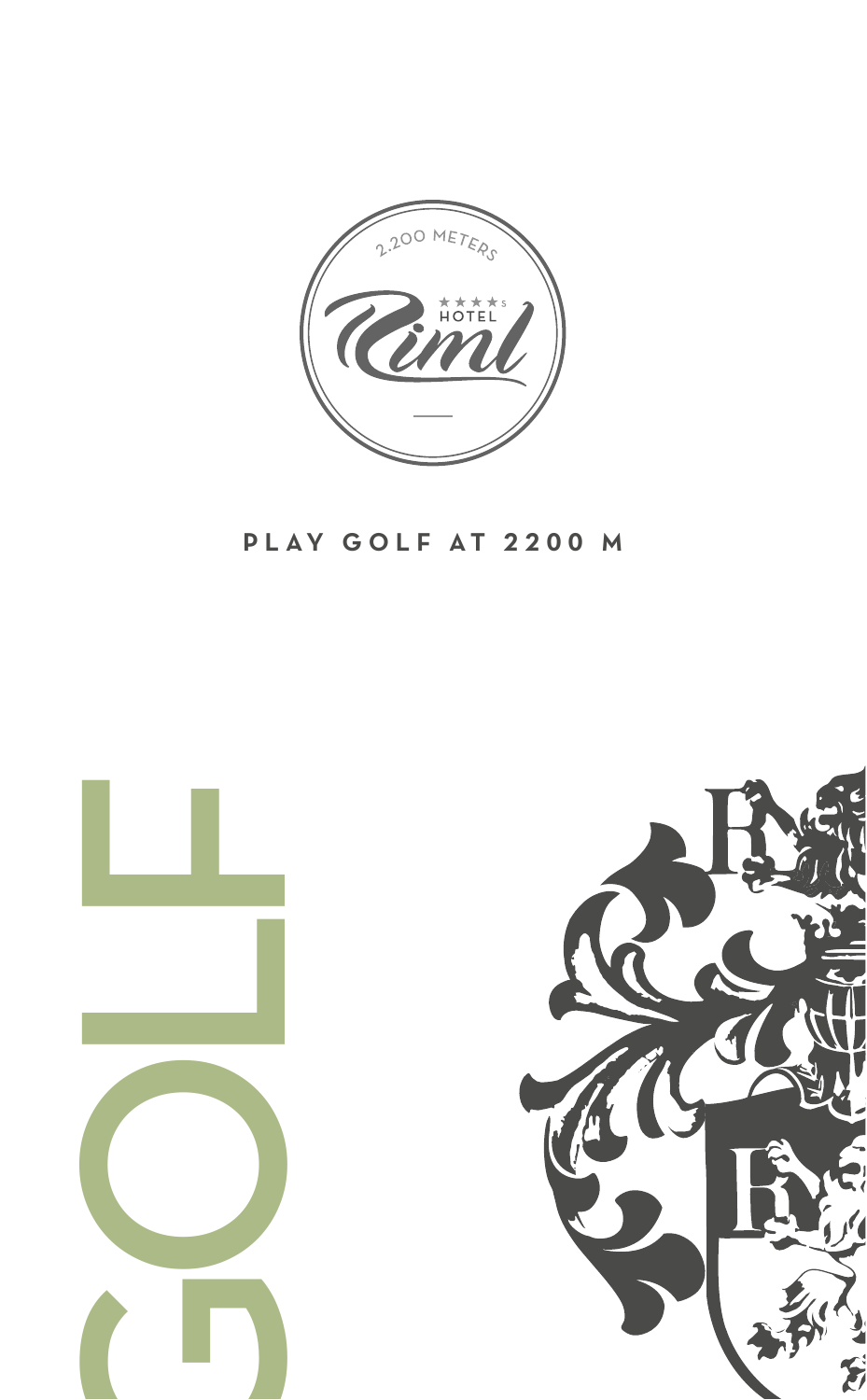# PLAY GOLF AT 2200 M ABOVE SEA LEVEL.

#### GOLF SIMULATOR INCL. RENTAL CLUBS & **BALLS (WITHOUT PRO)**

| $1/2$ hour $\epsilon$ 19      |  |
|-------------------------------|--|
| 1 hour $\epsilon$ 35          |  |
| 10 hours special price  € 280 |  |

#### TRIAL GOLF LESSONS

- $\blacksquare$ Introduction to the basics with a PGA Golf Professional
- Practice teeing-off and putting
- Duration: 1.5 hours
- $\blacksquare$  Price includes rental clubs and balls, teaching aids and golfsimulator
- $2 4$  persons per person  $\epsilon$  20

#### ADVANCE COURSE

- <sup>n</sup> Intensive technique workout
- **Practice with all kind of clubs**
- $\blacksquare$  Short game
- Play on the course
- Duration: 2 days / 1.5 hours
- $\blacksquare$  Price includes rental clubs and balls. teaching aids and golfsimulator
- $2 4$  persons per person  $\epsilon$  40

#### INDIVIDUAL LESSONS

- <sup>n</sup> Individualised teaching
- Long and short game
- Play on the course
- Price includes rental clubs and balls, teaching aids and golfsimulator

1 hour  $\epsilon$  45

#### GROUP TRAINING

For groups of 8 persons and more. please contact reception or pro.

#### CHILDRENS TRAINING

- Minimum 2 persons
- <sup>n</sup> Possible for children between 5 and 12 years
- Duration: 1.5 hours

per child  $\qquad \qquad$   $\qquad$   $\qquad$  20

1 piece  $\overline{6}$  3

# GOLFEN AUF 2200 METER SEEHÖHE.

#### GOLFSIMULATOR INKL. SCHLÄGER & BÄLLE (OHNE PRO)

| $1/2$ Stunde $\epsilon$ 19 |  |
|----------------------------|--|
|                            |  |
| 10er Block $\epsilon$ 280  |  |

#### **SCHNUPPERKURS**

- <sup>n</sup> Einführung in die Golfgrundkenntnisse durch einen PGA Golfprofessional
- <sup>n</sup> Üben von Abschlägen und Putten
- <sup>n</sup> Dauer: 1,5 Stunden
- <sup>n</sup> Inkl. Leihschläger, Bälle, Unterrichtshilfsmittel und Golfsimulator
- $2 4$  Personen pro Person  $\epsilon$  20

#### AUFBAUKURS

- <sup>n</sup> Intensives Techniktraining
- <sup>n</sup> Langes Spiel mit Eisen, Rescue, Fairwayholz, Driver
- **Kurzes Spiel**
- <sup>n</sup> Spiel auf dem Platz
- Dauer: 2 Tage á 1.5 Stunden
- <sup>n</sup> Inkl. Leihschläger, Bälle, Unterrichtshilfsmittel und Golfsimulator
- $2 4$  Personen pro Person  $\epsilon$  40

# EINZELSTUNDE

<sup>n</sup> Individueller Einzelunterricht **-Langes Spiel** 

- <sup>n</sup> Kurzes Spiel
- <sup>n</sup> Spiel auf dem Platz
- <sup>n</sup> Inkl. Leihschläger, Bälle, Unterrichtshilfsmittel und Golfsimulator
- 1 Stunde  $\epsilon$  45

#### **GDIIDDENTDAINING**

Ab 8 Personen direkt an unserer Rezeption oder im Golfpark buchbar.

#### KINDERTRAINING

<sup>n</sup> Durchführung: ab 2 Teilnehmern <sup>n</sup> Alter: 5 bis 12 Jahre <sup>n</sup> Dauer: 1,5 Stunden

pro Kind  $\epsilon$  20

#### RIML GOLFBALL

1 Stück  $\qquad \qquad \epsilon \quad 3$ 

BOOK YOUR GOLFPRO

directly at reception or at the indoor golf park!

You want to learn how to play golf or to perfect your knowledge with individual training? Your personal golfpro from the worlds most succesful golf school: Golf Academy Bad Griesbach. We are pleased to take your bookings

## GOLFPRO BUCHEN

Sie möchten das Golfen erlernen oder im individuellen Training Ihren Schlag perfektionieren? Dann buchen Sie unseren Golfpro von der erfolgreichsten Golfschule der Welt: Golf Akademie Bad Griesbach. Die Buchung nehmen wir gerne an der Rezeption oder direkt im Indoor Golfpark entgegen.

**PLEASE NOTE**